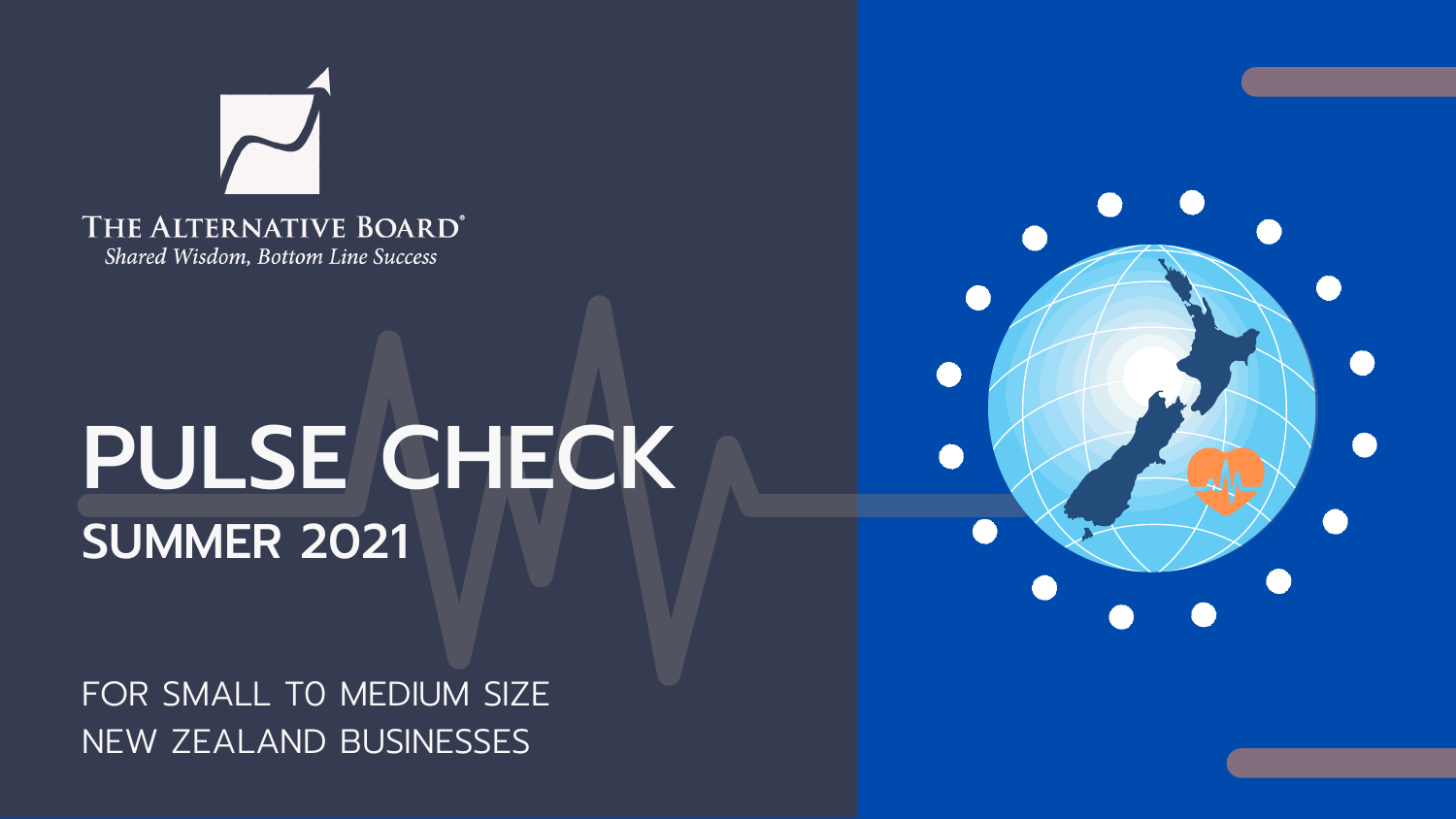## SUMMER PULSE POINTS 01



https://thealternativeboard.co.nz/

The Pulse Check monitors how our members and associates are managing during this year of COVID-19, asking how they are, what support they need, their views on current challenges, their confidence and the opportunities ahead. The Summer Pulse Check surveyed 271 of our members and associates between February 9 - February 16 with a confidence level of 90% and a 5% margin of error.

The Alternative Board supports small to medium sized businesses and their owners, our members, through advisory boards consisting of other local business owners, expert one-on-one coaching, a suite of business planning tools and business mentoring.

Small business owners have greeted 2021 with courage and confidence, ready to tackle the challenges ahead.



Challenges include input price rises, port disruptions, employment issues and a growing unease around sales volume and consistency.



Business owners have adapted, changing the way they operate and now continually 'expect the unexpected'. Major changes include digital transformation, reducing costs and employing more people.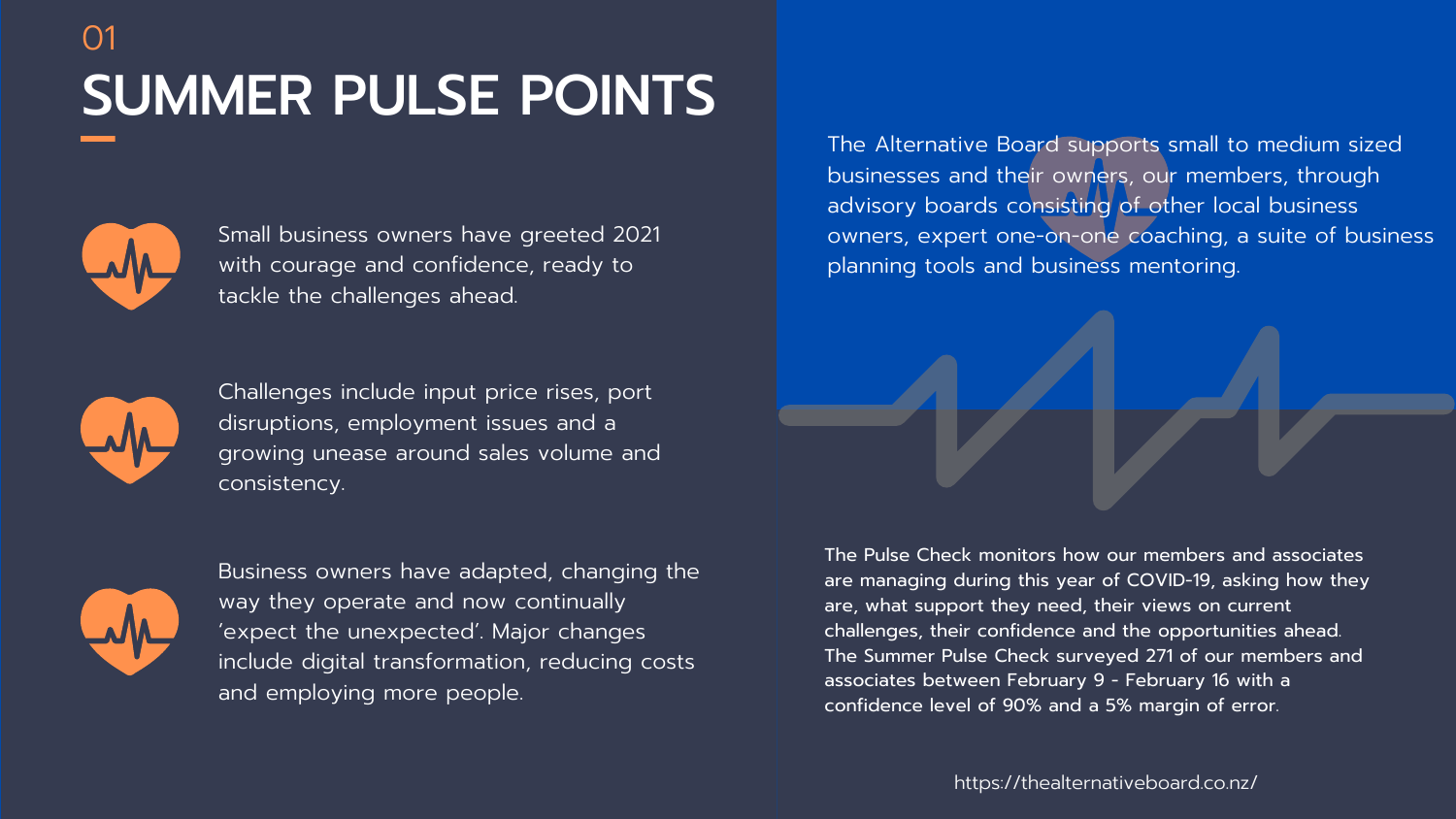### Summary 02

**Confidence and courage are the watchwords for the Summer Pulse Check despite the continuing pandemic. Small business owners have rested and reset over the summer months and are ready to face the challenges ahead. Bubbling concerns include port problems and employment issues and new COVID outbreaks inevitably undermine confidence. That said, our business owners were responding to the Pulse Check as Auckland went to Alert Level Three in mid-February, reporting one of the main changes they've made to their business is to 'expect the unexpected'. Skilled Kiwis coming home is a confidence booster for many as the struggle to fill jobs continues. High on the wish list are more customers and better cash flow but actively reducing costs appears to be easing the pressure. There has been a rise in problems associated with working capital, including more late payers, input price rises and disrupted supply chains. Delays at the port are a major cause of stress along with employment issues and lack of sales but, as we edge towards the end of summer, business owners remain buoyant, with plans and ideas ready to take them forward.**

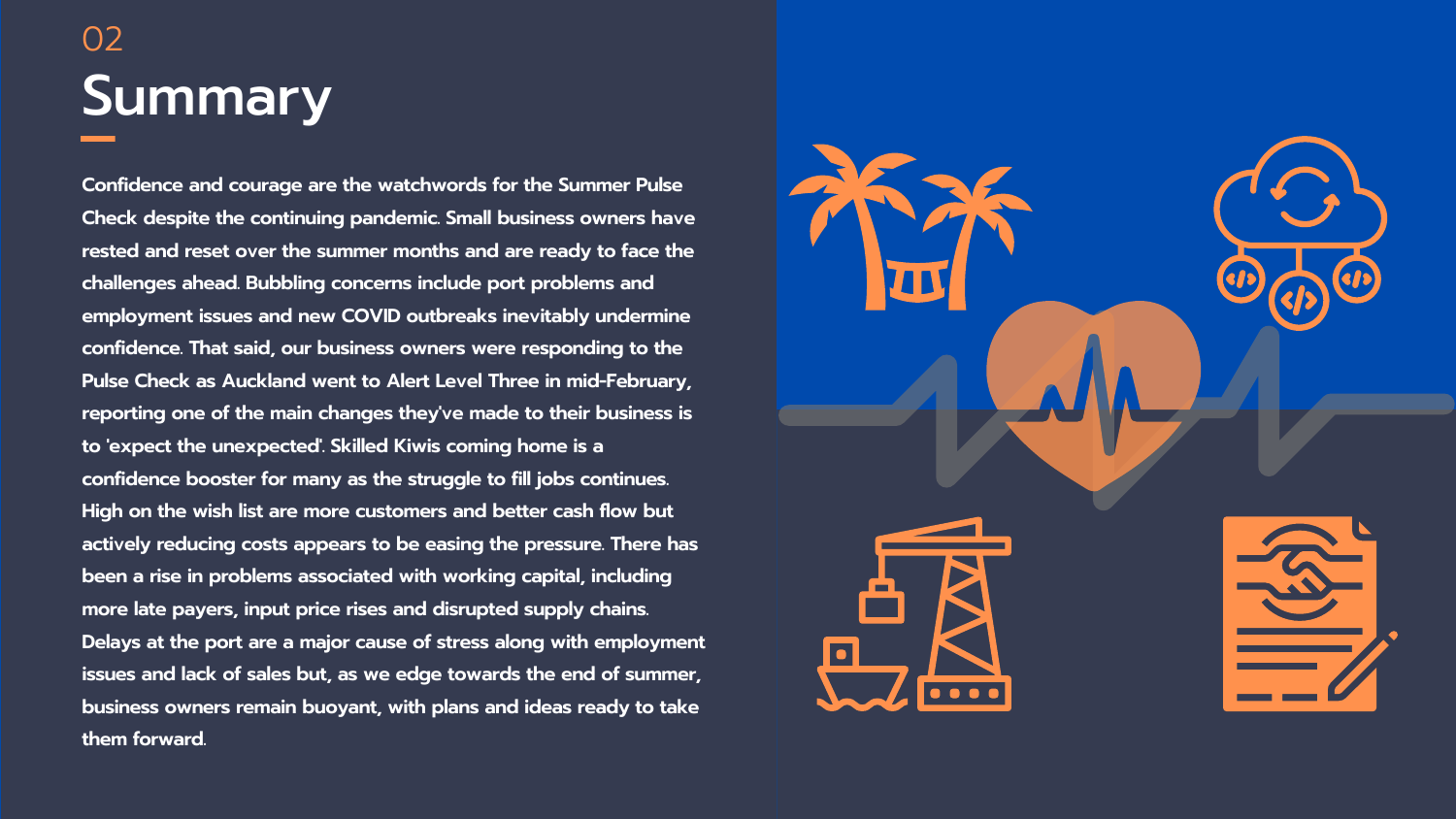# Industries

03

6% **TECHNOLOGY** . . . . . . **And Louise** 

**The Alternative Board members and associates are representative of the smallto-medium sector in New Zealand, with the majority in the 'classic small business' category, employing between 2 - 19 people, the size often referred to as the 'heart of the Kiwi economy'.**

> 8% **CONSTRUCTION & INFRASTRUCTURE**  $O - - 1$

> > **TOURISM, HOSPITALITY & RETA**



**MANUFACTURING WHOLESALE & IMPORTS**

19%

**BUSINESS, FINANCIAL & PROFESSIONAL SERVICES**

6% **TRANSPORT, LOGISTICS & AUTOMOTIVE**

9% **PR, DESIGN, MARKETING & MEDIA**

8%

**TRADES & OTHER**

**SERVICES**

14%

6% **AGRICULTURE**

2% **HEALTH**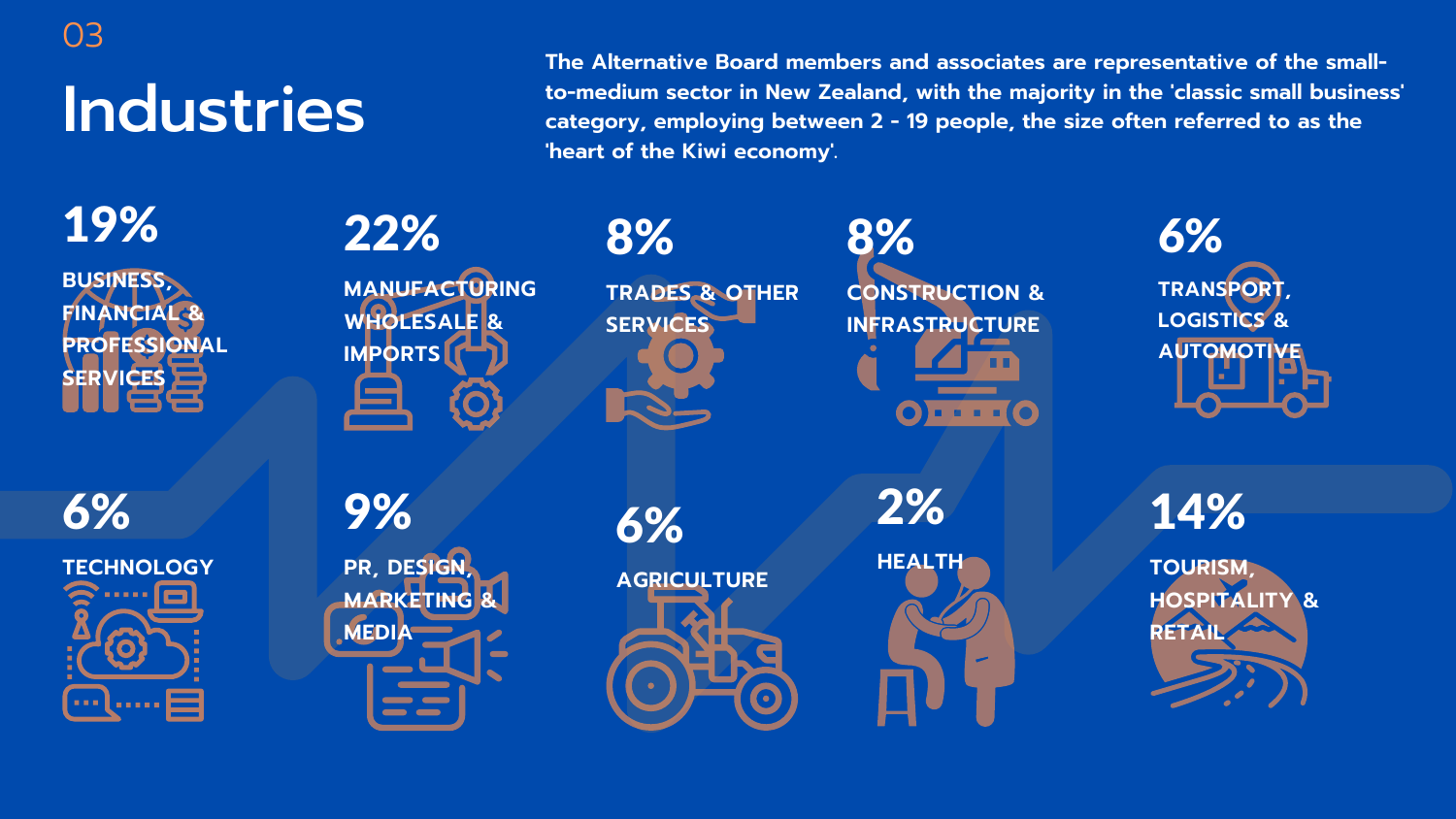### Excellent - I' m ready to go 35%

47% s good - took time out and I' m ready to go

Not so good - thought things might be looking better

### HERE WE ARE MID-SUMMER AND INTO 2021 - HOW'S YOUR CONFIDENCE **DOING?** It's a strong of the contract of the contract of the contract of the contract of the contract of the contract of the contract of the contract of the contract of the contract of the contract of the contract of the



I' ve no confidence - it' s been a rotten start to the year 1%



17%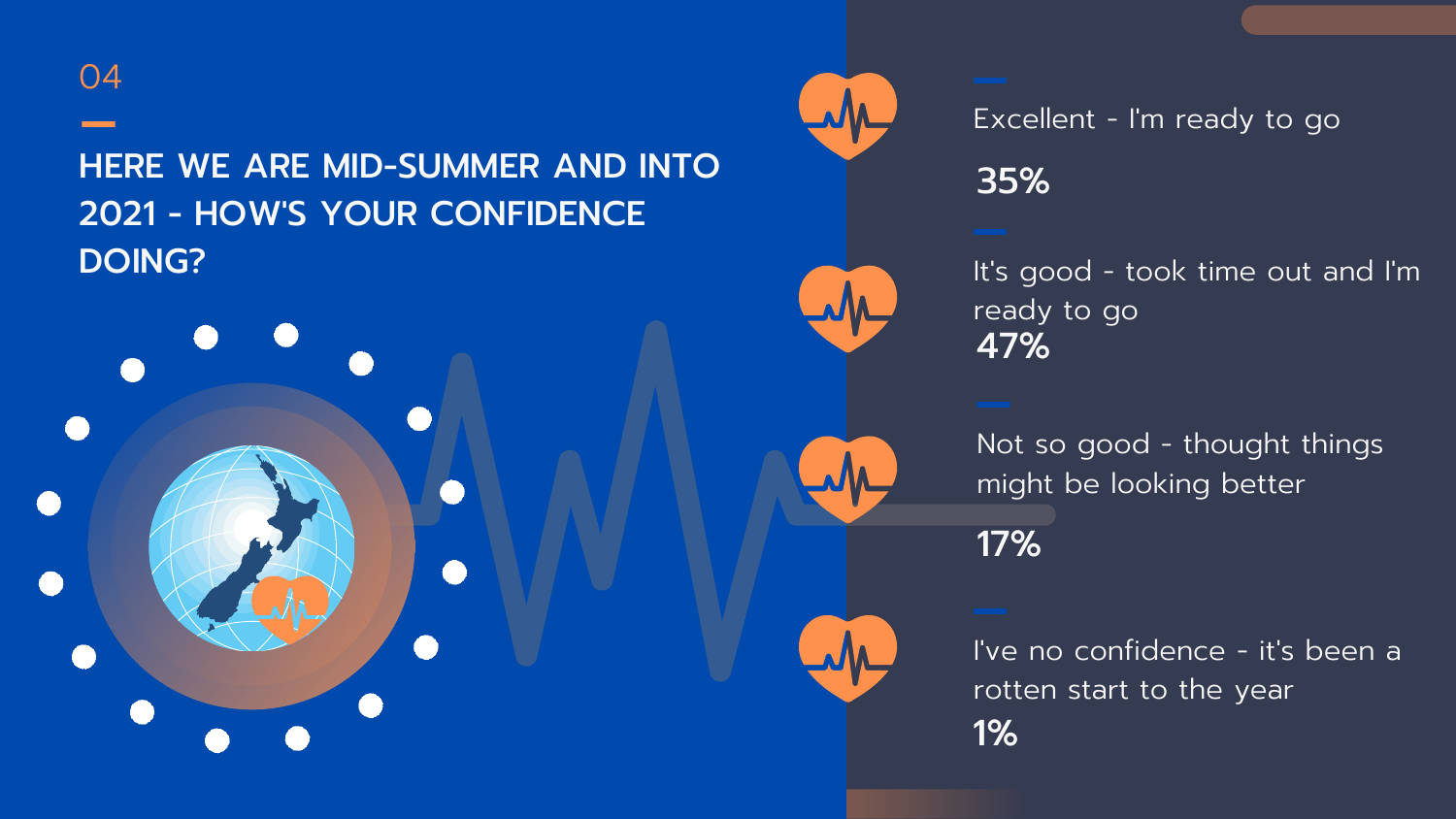#### ...reduce your level of confidence in the future?

#### 05 TOP THREE THINGS THAT...





**COVID Outbreaks** 

#### ...improve your level of confidence in the future?







Government policy



Mainstream media stories



Skilled Kiwis coming home



Borders open

#### Choices were...











Skilled Kiwis coming home - Government Policy - Mainstream media stories - No international visitors - Borders open - Borders closed - COVID19 outbreaks - COVID19 vaccine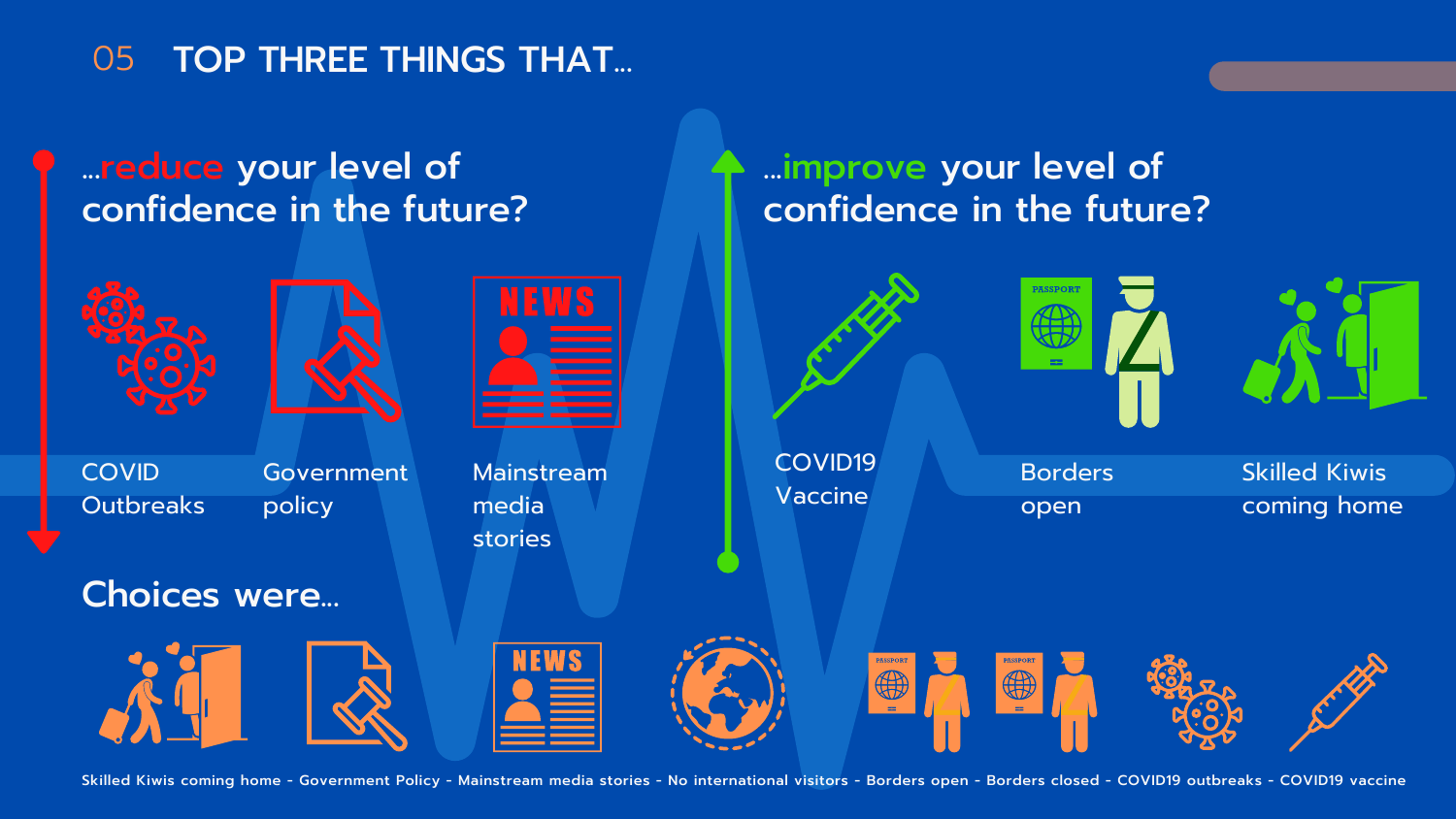

As a business owner

how are you doing?

06

Awesome - loving every day

Doing ok but could use some help 11%

My motivation is shot and I could do with support

#### I'm ok - I'm managing the challenges  $\,$   $73\%$

13%

3%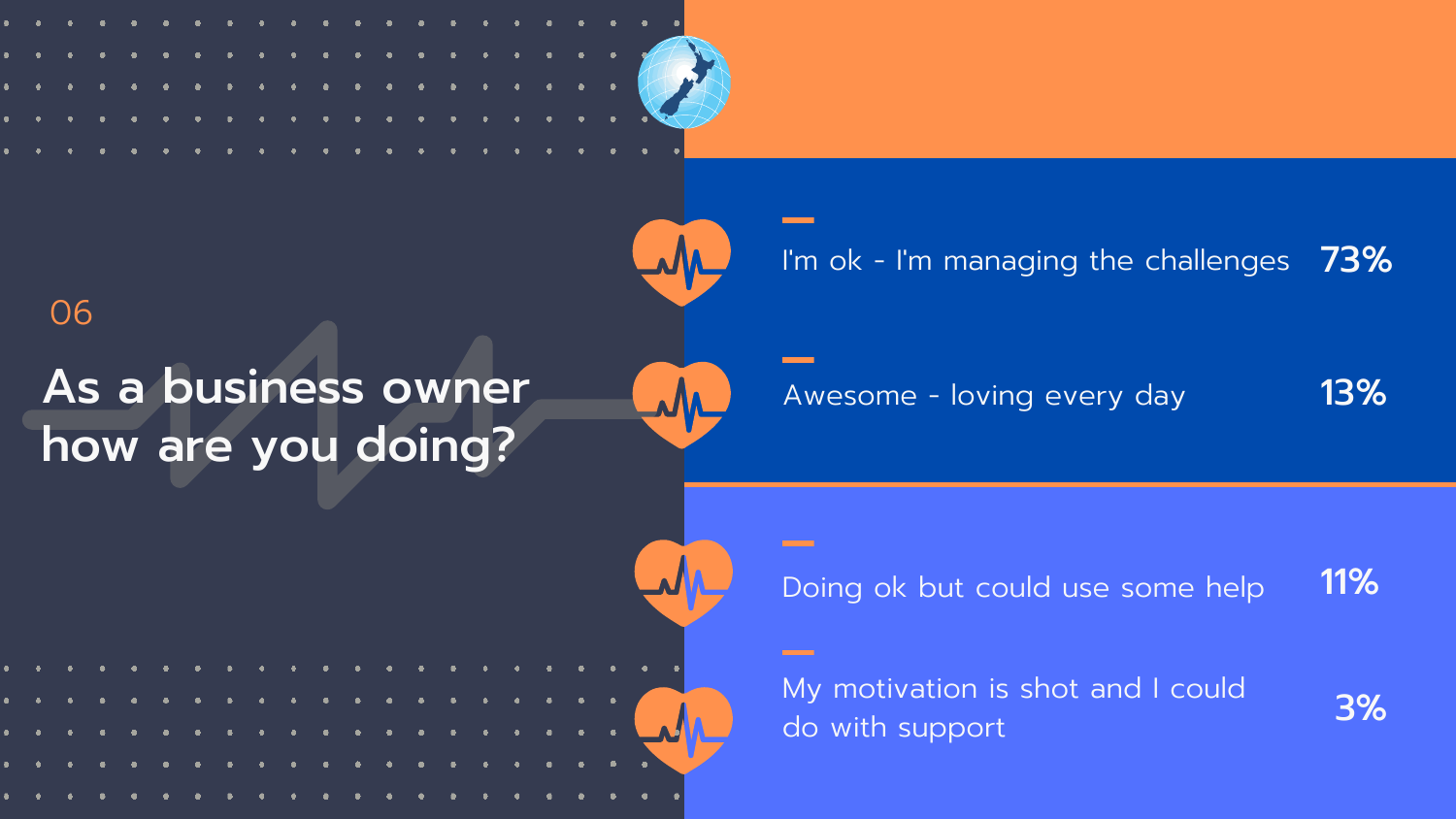#### 07 MAIN STRESSORS FOR BUSINESS OWNERS

**DIGITAL DEVELOPMENT**



#### **CASH MANAGEMENT**





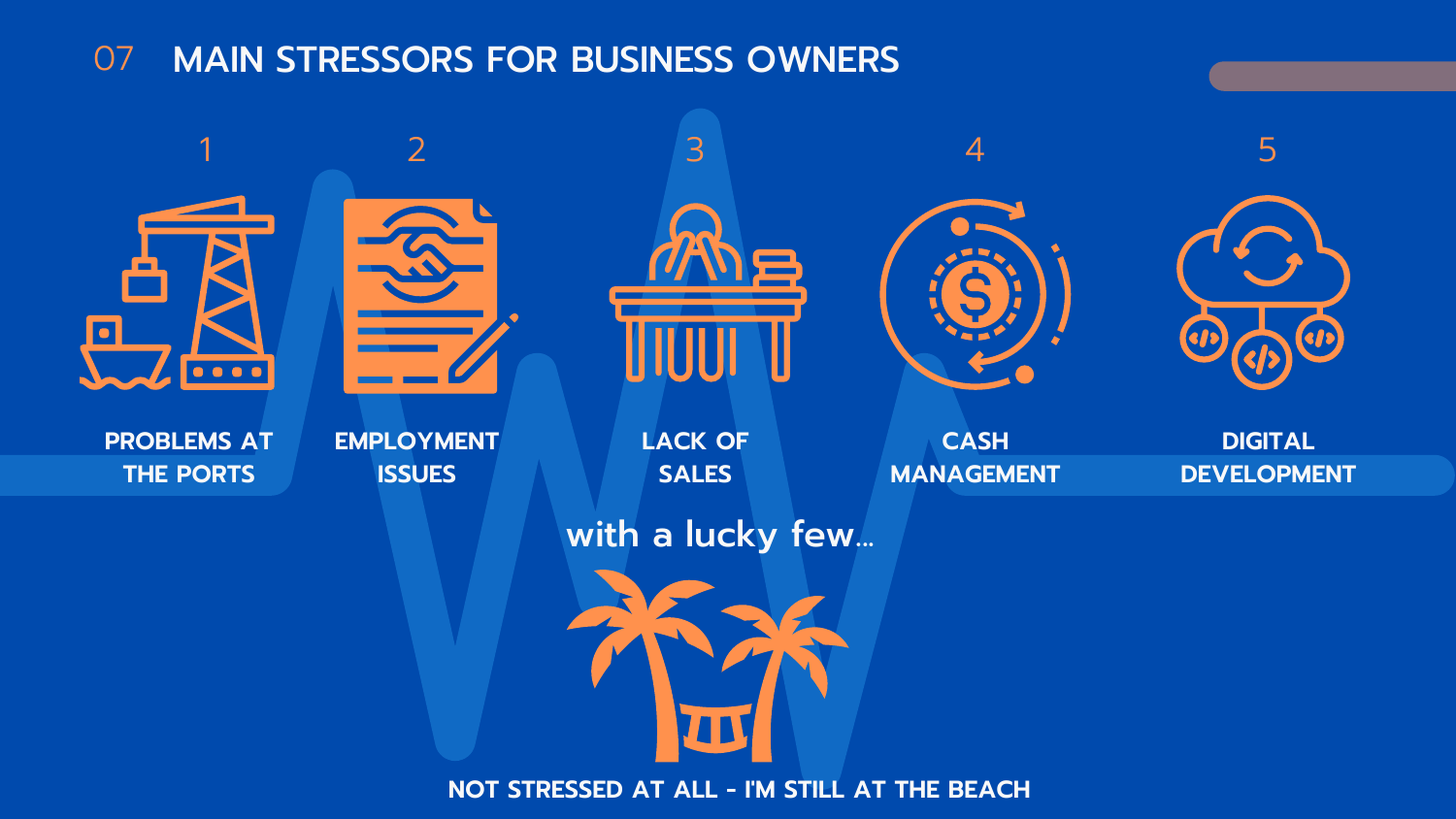How are sales going? Do you have enough customers or orders? Enough for the moment but may 37% not last 28%They ' re ok and sustainable We ' ve so much new business it 16% is hard to manage **CONTRACT** We ' ve orders and customers 9% through to next year Hand to mouth - we ' re in survival 10% mode



#### 08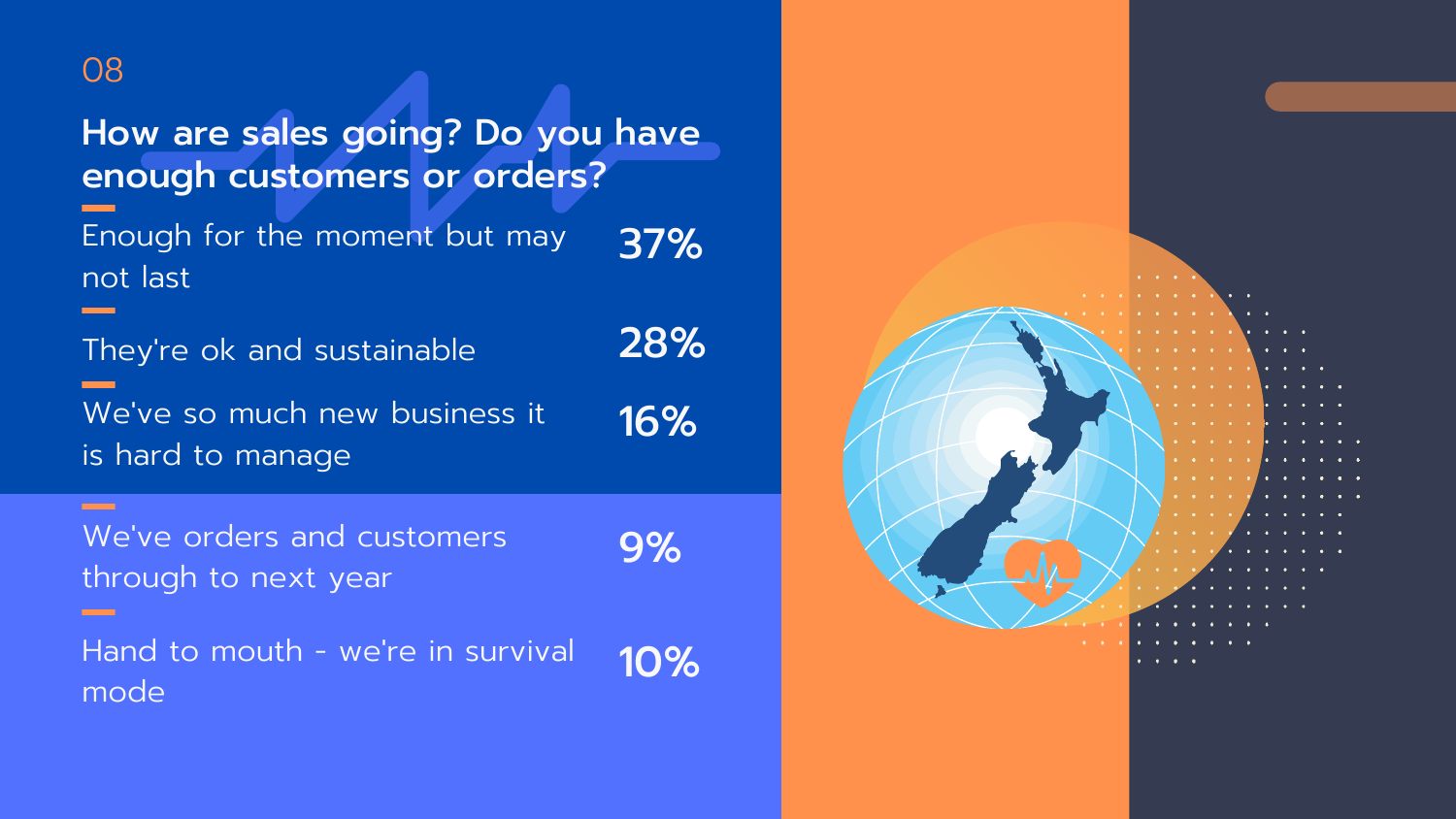| 09                                                               |       |
|------------------------------------------------------------------|-------|
| How are things with your<br>working capital?                     |       |
| It's all been fine                                               | 56%   |
| Input prices are rising                                          | 12%   |
| Inward supply chain is disrupted                                 | 10%   |
| We've had more late payers and<br>defaults<br><u> Tanzania (</u> |       |
| Struggling to pay creditors                                      | 7%    |
| We've had many difficulties                                      | 5%    |
| Exports are a headache                                           | $1\%$ |

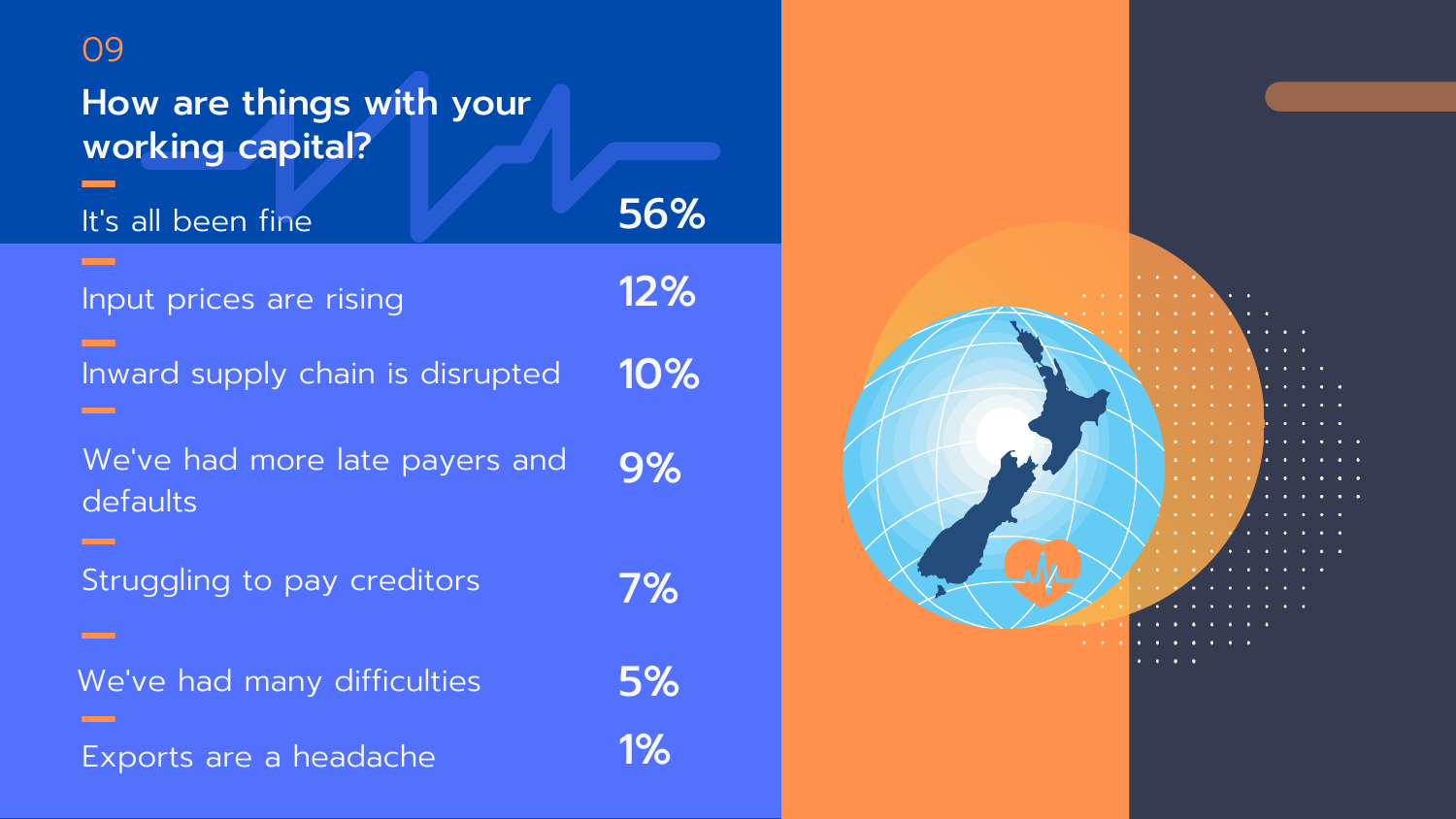### Port and shipping disruptions in NZ and overseas have caused import and export headaches for many. Have you had any problems?

| No - It's all been fine                                                          | 31% |
|----------------------------------------------------------------------------------|-----|
| Yes - it has affected our inventory 19%<br>Yes - our supply chain has slowed 18% |     |
| Yes - increased freight prices<br>are crippling                                  | 8%  |
| Yes - we can't get our exports<br>away                                           |     |
| We don't import or export                                                        | 23% |



#### 10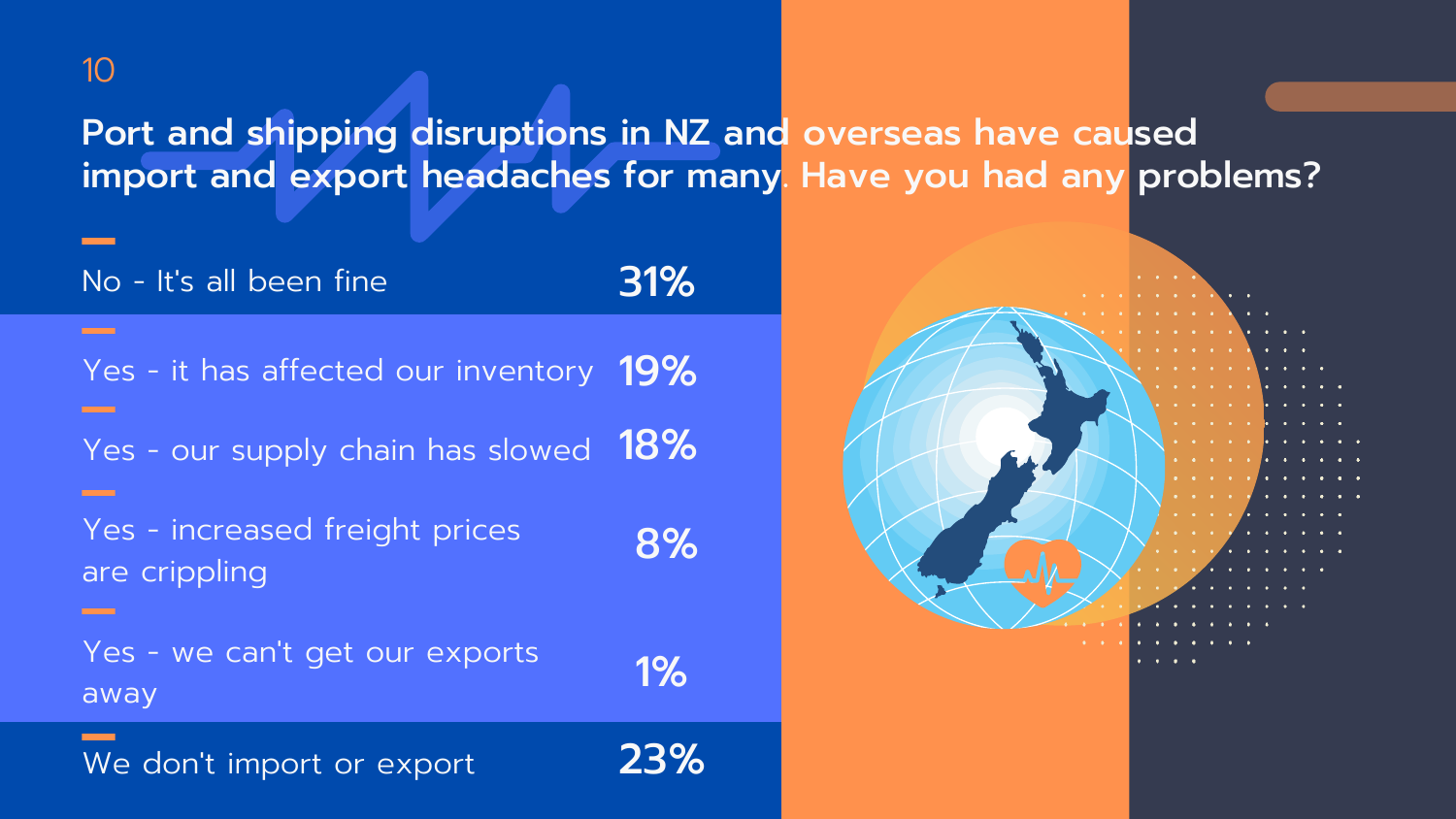11

|  |  |  |  |  |  |  |  |  |  | . <u>.</u> <del>.</del>       |  |
|--|--|--|--|--|--|--|--|--|--|-------------------------------|--|
|  |  |  |  |  |  |  |  |  |  |                               |  |
|  |  |  |  |  |  |  |  |  |  | . <del>.</del> <del>. .</del> |  |
|  |  |  |  |  |  |  |  |  |  |                               |  |
|  |  |  |  |  |  |  |  |  |  |                               |  |

# HOW'S THE FUTURE LOOKING



Not so hot - we 're in a hard hit sector - 5%

# Looking ahead A challenge but we are ready to adapt - 24%

# Bright - we have plans and ideas to take us

forward - 58%

**Contract** 

**COMMON** 

#### Just taking one day at at time - 13%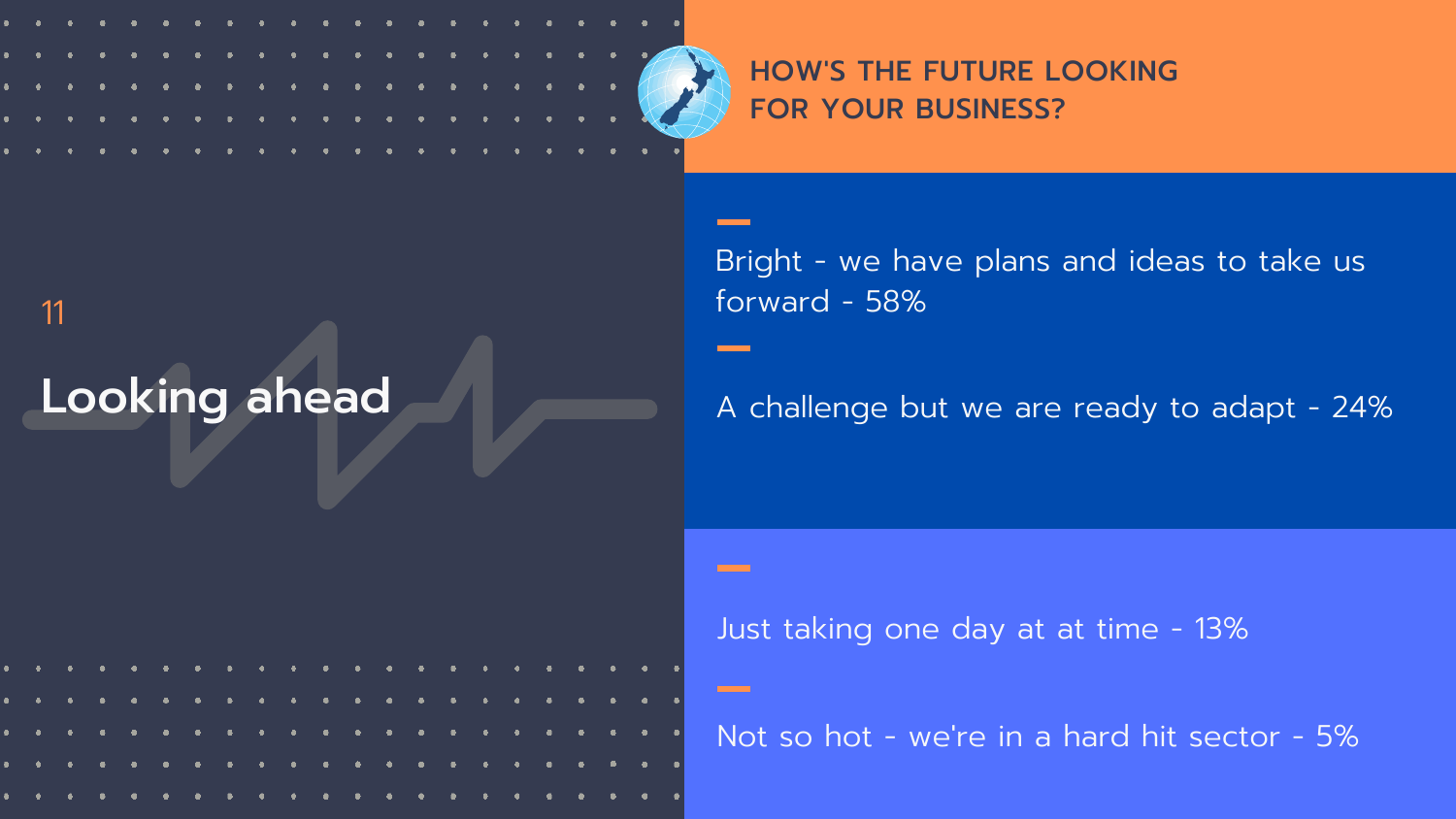#### TOP WAYS BUSINESS HAS CHANGED OR ADAPTED 12



#### WE'VE TAKEN PEOPLE ON





### WE EXPECT THE UNEXPECTED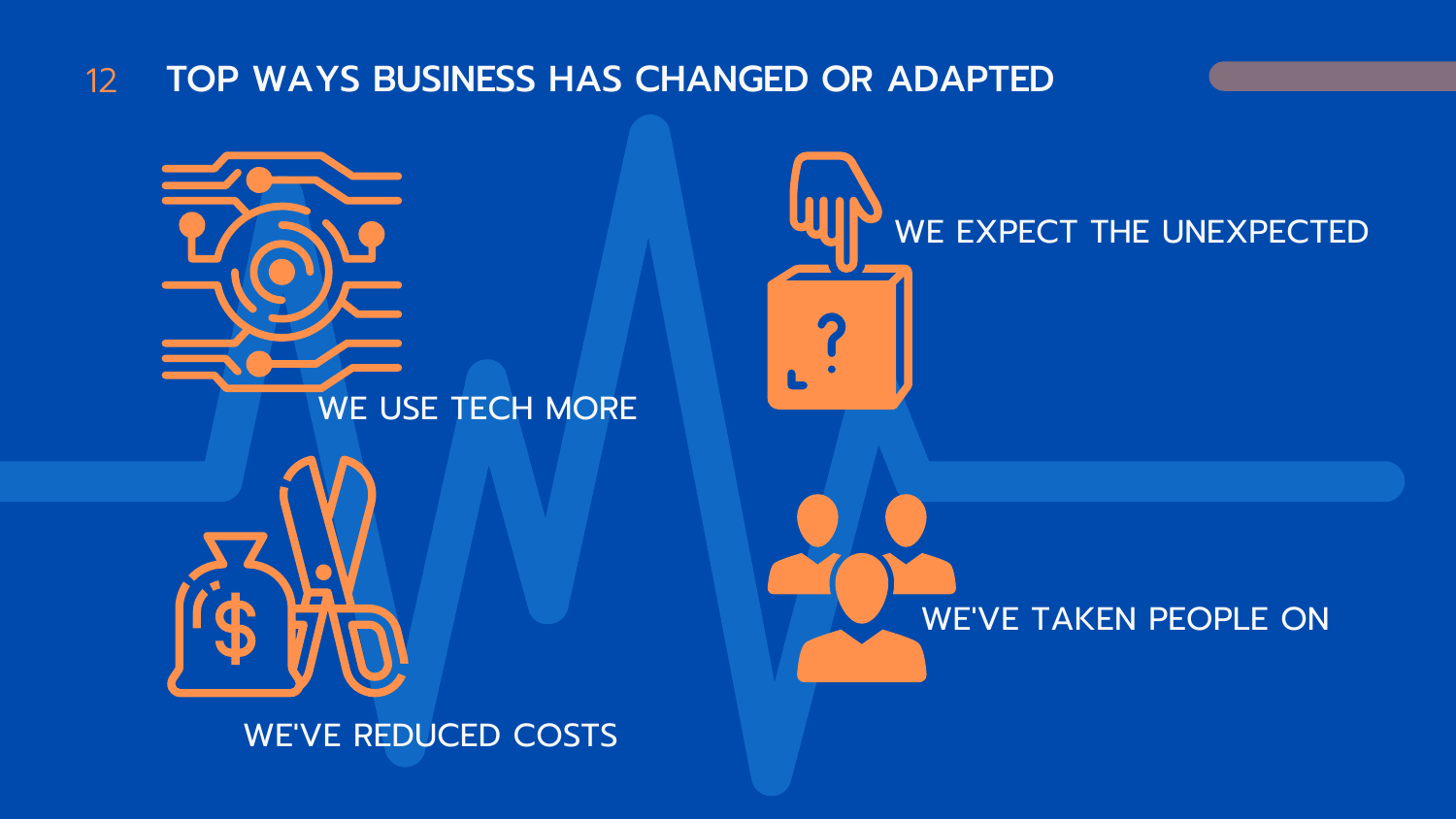MORE CUSTOMERS

#### WHAT WOULD HELP YOU DURING 2021? 13

REGULAR CHATS WITH BUSINESS OWNERS LIKE ME 26%





GOVERNMENT SUPPORT







KNOWING THE SKILLS RETURNING KIWIS HAVE BROUGHT HOME

### SPECIALIST ADVICE 17%

SOMETHING ELSE

11%

3%